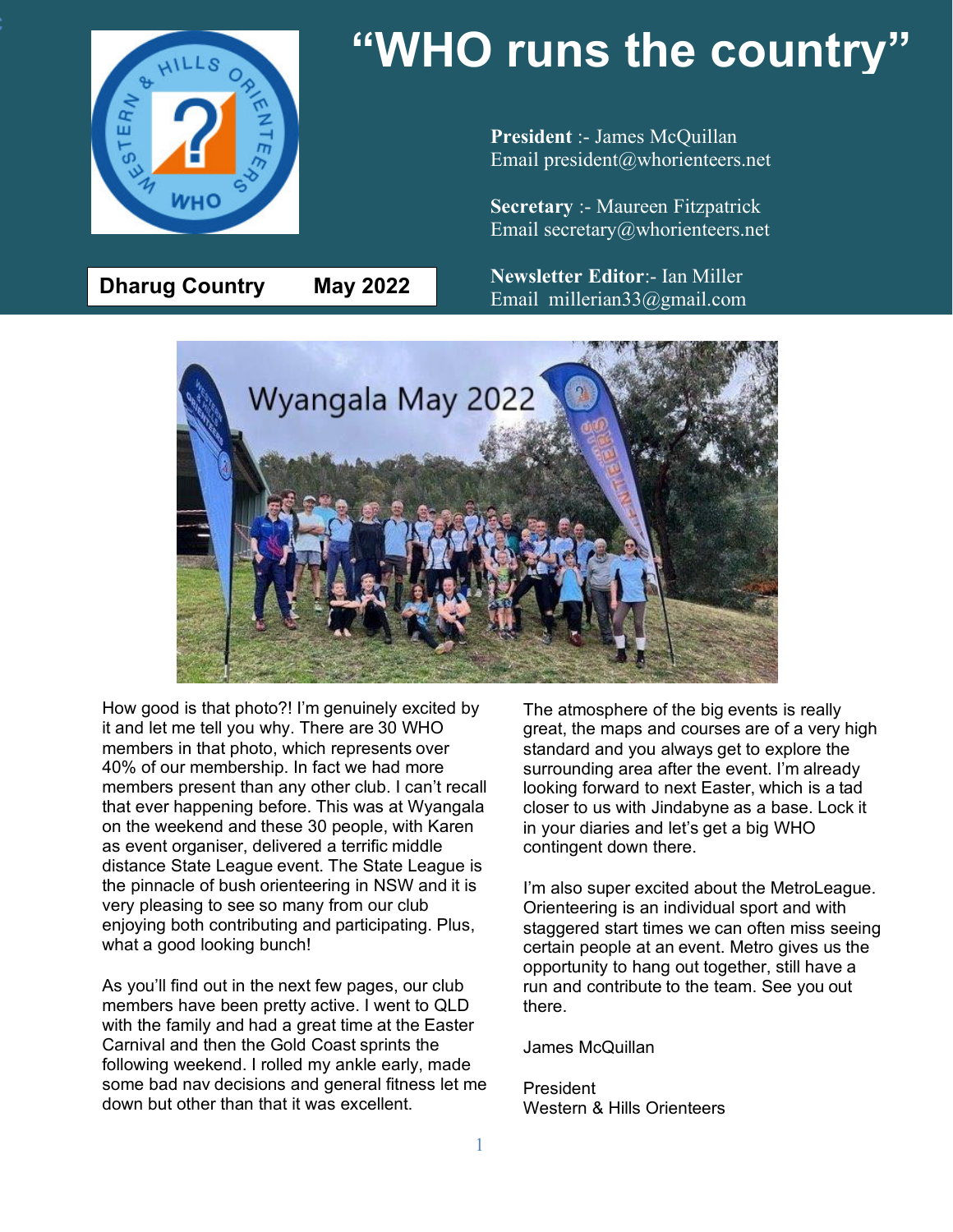# **WYANGALA STATE LEAGUE EVENT**

### **Our major event for 2022**

What a great set of results. Nine first places, six second places and five thirds. WOW !

The full list of WHO results is later in this newsletter.

Thank you to our great band of helpers and to our excellent organising team





189 entered our 2022 NSW State League #5 middle distance event at Wyangala on Saturday May 14th organised by Karen Langan with courses set by Rebecca George (BF). The event was controlled by Sheralee Bailey (BN) and they were helped by numerous WHO members.

The early crew arrived Thursday night with more leaving Sydney on Friday morning. Set up started on Friday with controls going out and stepped up to the major set activities on Saturday morning ready for an early afternoon first start.

ONSW (aka James) reported "Terrific technical terrain met competitors at Wyangala Waters for State League  $5 - a$  middle distance event hosted by **Western and Hills Orienteers**. Recent rain made the rocks slippery and there are lots of rocks! But the full dam and steep banks created a picturesque setting."

A queuing start was used with the first off at 12:30pm and the course was closed at 4pm to allow time to collect controls in daylight.

Wyangala Waters" is undulating terrain with mainly open fields, but has some forest cover with some steeper and rockier areas. It is generally good running although there are some areas of thicker cypress pine. There is scattered to complex areas of granite rock and cliffs, with some areas quite intense. Great views of Lake Wyangala occur regularly across the area (see photo above).

The area is an excellent bush orienteering area with good the runnability and complex granite which can challenge even experienced orienteers. Wyangala was last used for a NOL and the NSW Middle distance championships in May 2019.



**Our team at Wyangala**



The following day, Sunday 15th May on the nearby Roseberg map, Goldseekers held a long distance State League event, Roseberg is a WHO map and was lent to Goldseekers for the event. James Lithgow (GO) extended and updated the map. Thanks James.

Another great result. Six first places, seven second places and two thirds. The full list of WHO results are later in this newsletter.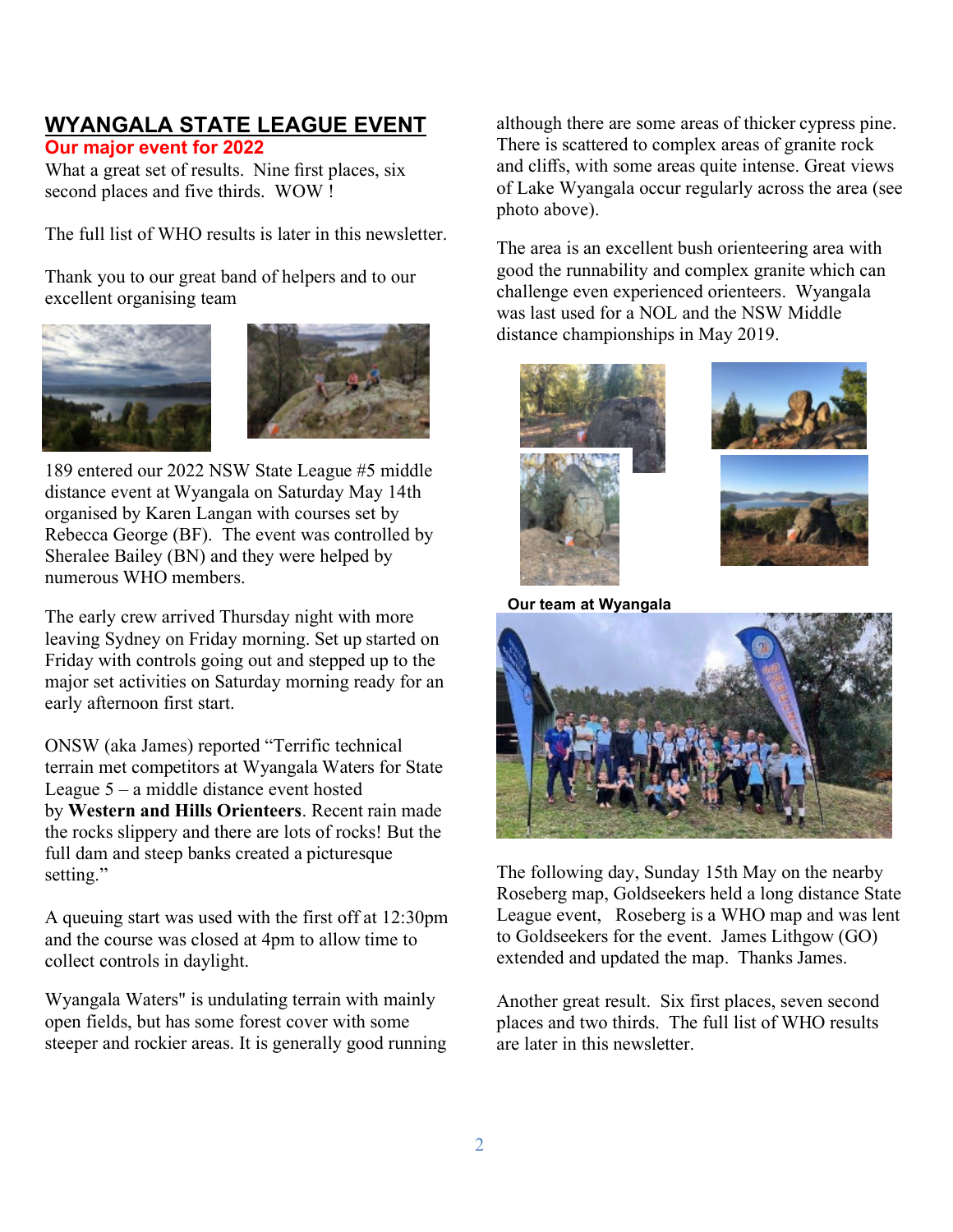# **WHAT DID WHO MEMBERS DO IN APRIL AS A WARM UP FOR OUR EVENT AT WYANGALA?**

The summer series finished abruptly at the end of March and left a gap in local events. This has not stopped WHO members from being active. Some went orienteering or rogaining while the fittest participated in ultra events. Our members were inventive in finding ways to keep fit and active. Orienteering in Newcastle (no problem), orienteering further north - Armidale and Queensland (again no problem). An Ultra in the Brindabella outside Canberra (a bit of a challenge) or perhaps taking the whole family regaining in the wilds of the Snowy Mountains.

Maybe not a typical WHO month but certainly varied and interesting.

### **We could go Orienteering in Newcastle**

When there are no local events in Sydney check out what is on at Newcastle. If the event is near the M1 it is a speedy two hour journey to the event. Often held in one of the great bush areas that surround Newcastle. Ask Maureen and Rob how they did it.

### **Or to the State League Orienteering in Armidale**

Making a trip to Armidale becomes interesting when you can do two State League events over a weekend in the great area of the Northern Tablelands and escarpments.

WHO was well represented with Emmanuelle, Justine and Vivien, the Coady clan, Will, Karen, Tim, Janet and Barry making the trip. Their results are further on in this newsletter.

#### **Ok so they were still in NSW. The next lot weren't !**

#### **Maybe An Ultra in the ACT?** Have you heard of a GUMBY? Ask Georgina.

"I was in need some distance training in my legs, but I've realized this is really miserable business running any sort of distance by myself. With the race I'd planned recently cancelled I needed another last-minute substitute. One quick google search later I was signed up to a race held by the Ultra Mediocre Runners of Canberra.

There were two options for this race, the GUMBY and the GUMBaby. The GUMBY is in Backyard Ultra last-one-standing format, runners complete a (6.7km) lap every-hour-on-the-hour, this can go on for days potentially until there really is only one person still standing! And the GUMBaby is the wimpier option (I chose this option!!) also on the same course, it's a 8 lap race (total of 53km).

In my haste to sign up to the event I actually hadn't read the course description. I had assumed that I was turning up to a non-stop race, complete your 8 laps then you're done (it was only while chatting to other runners during our first lap of the race that I worked out what was actually going on).

This too is an every-hour-on-the-hour race. It doesn't matter how fast or slow you get back to the start, so long as you're ready to start the next lap at the hour mark… So your speed doesn't matter at all… until the final lap. The final lap is an all-out sprint and the winner is the first person back after that lap.

Completing every lap on the hour seemed pretty easy at first, until you're about 5 laps in and suddenly the muscles don't want to play the game anymore. But it was a fun day out and the Canberra running crew really welcomed me amongst their crew for the day.

It was a fun (tiring) day out. Who knows… maybe I'll have to give the real deal last one standing a crack next time?"

…………………….Georgina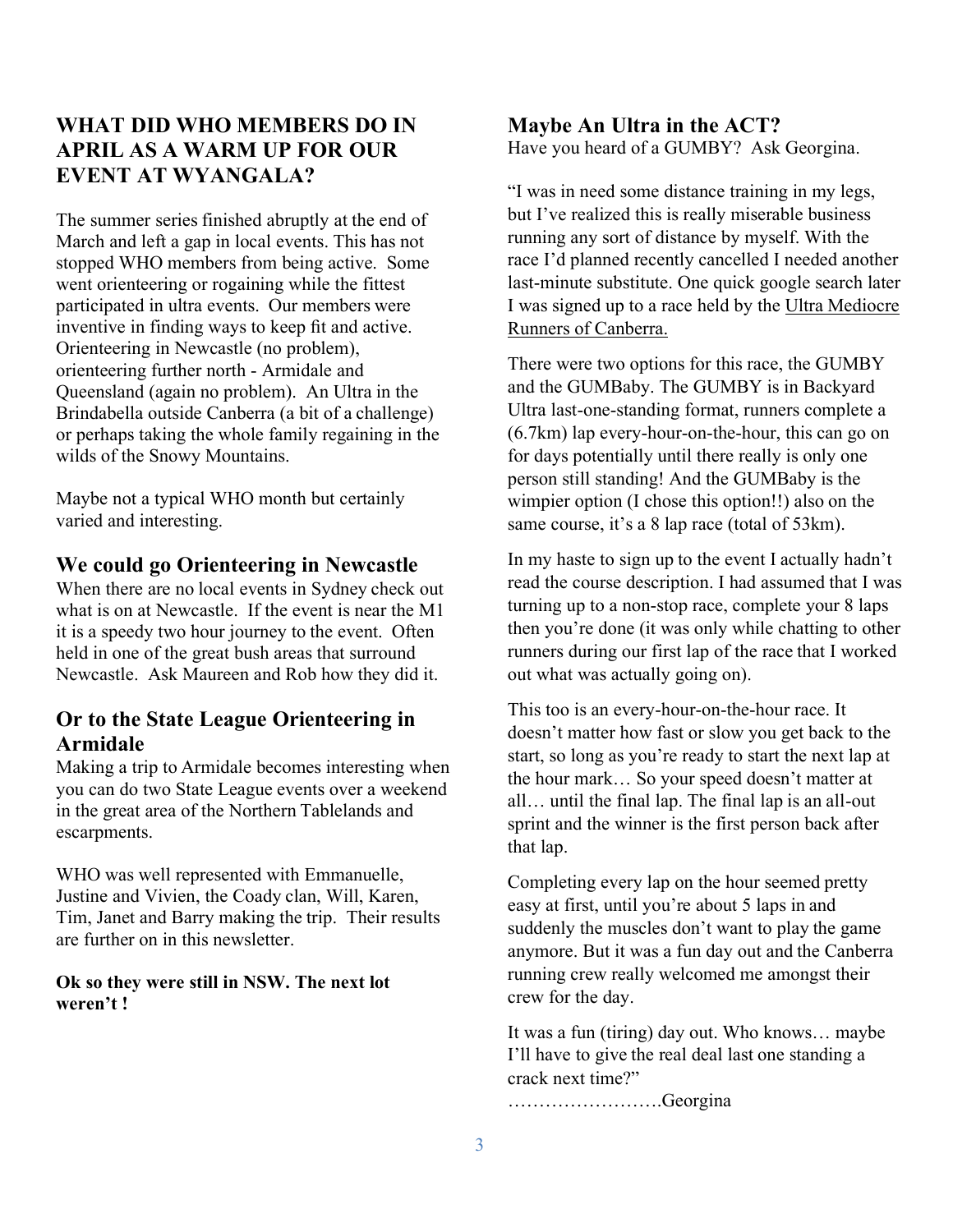### **How about we take the whole family to the Snowy Mountains for a Rogaine? (supposed conversation between Dan and Belinda).**

### **ACT 24 hour Championships**

The ACT 24hr Rogaine Championships were held on the weekend of the 23rd and 24th of April. Since this coincided with school holidays our family headed down via a couple of days sightseeing and mountain biking in Canberra.

Bel was part of a team of 3 ladies who planned to stay out for as much of the 24hours as possible. This was part of their training for "The Unreasonable East" which is a 100-mile race that is coming up on the 25th of June in the Blue Mountains. They were out for around 22 hours and placed 2nd in the women's veteran class.

George, Hamilton, and I made up a family team. Our plan was to go out at the start, come back in time for dinner and a good night's sleep and then collect a few more controls the next morning. This plan went fairly smoothly, slightly delayed when the start whistle went off and George was still on the toilet. But once we got going we managed to cover nearly 13km, collect 4 controls and get back for dinner before dark. There was talk of collecting a control or 2 after dark but this was forgotten once dinner was consumed. We woke up the next morning to find ice on the tents. After breakfast we set out bright and early (9:45am) to collect more points. We covered around 5.5 km and collected 3 more controls. We ended up finishing 42nd out of 43 teams but got 2nd place in the family category.

Spent Sunday night in Cooma. While Bel was catching up on sleep the boys and I managed to secure tickets to the hottest show in town, namely the eagerly anticipated (if you are aged 9-11) sequel to Sonic the Hedgehog at the Cooma Twin Cinema!









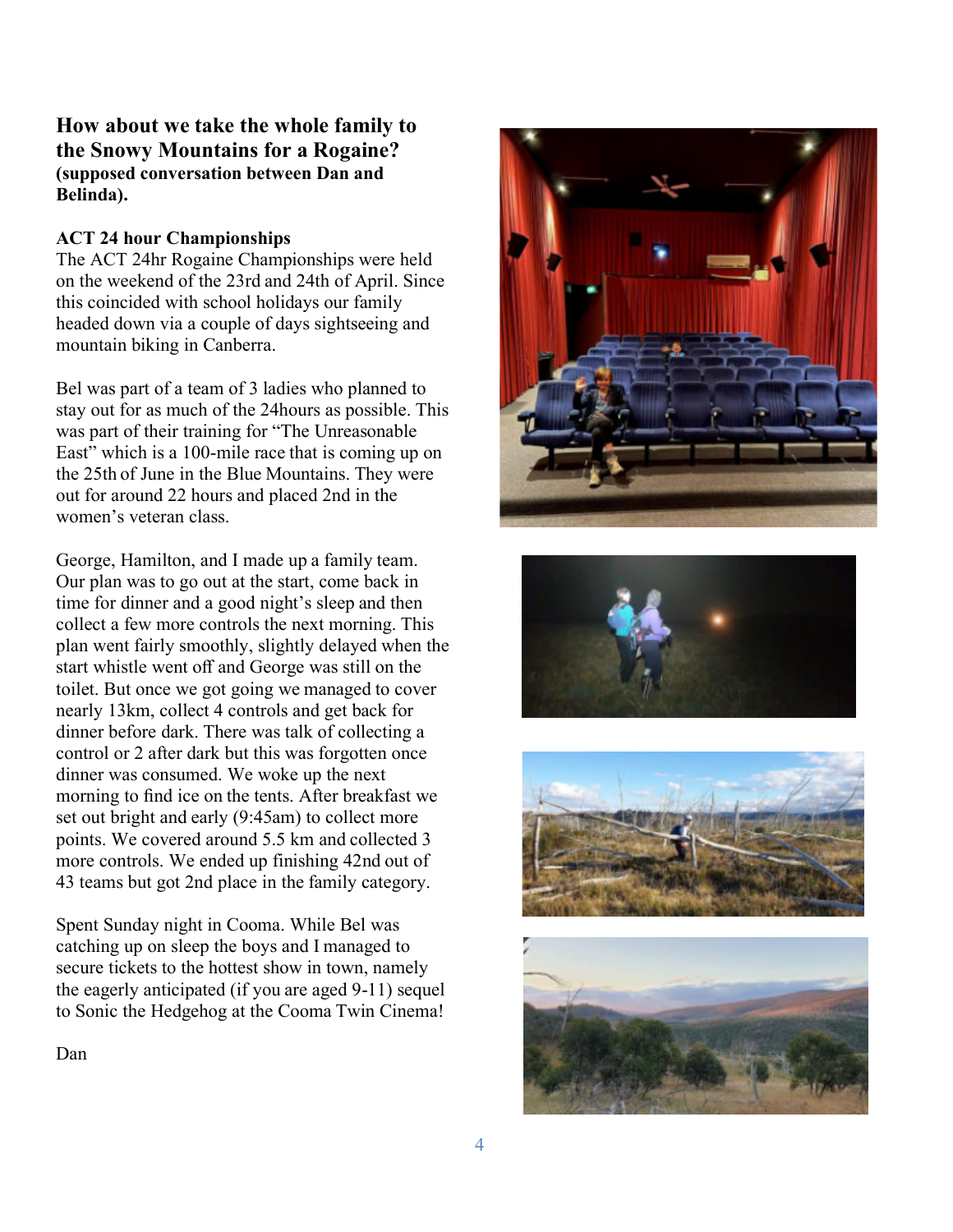### **What if we went to Queensland?**

Well if we haven't made you envious how about heading to Queensland for some serious orienteering at Easter followed by fun events taking in the Anzac weekend. First up was the Easter 3 Days and then the NOL Sprints on the Gold Coast.

WHO was represented by the Coady's, Sweeney's and McQuillan's and was again to the fore. Results are further on in the newsletter. Here is Saffron's review of the Gold Coast experience.

### **Easter at Kingaroy (Reedy Creek and Coomba Falls)**

















### Saffron reviews **The NOL Sprints in Queensland**





For those who hadn't got their fill of orienteering at Easter (and hoped to have a small holiday in Queensland) we were able to attend the NOL Sprint weekend on the Gold Coast the weekend after Easter. On Thursday we had a sand dune social event with the course set by Andy Hill (still runs for WHO but lives in Queensland). The Friday night mixed teams sprint relay was just for elites. Each State picked teams with 2 men and 2 women in 21E (over 20) or 20E (20 and under) categories. NSW had more male entrants than female entrants but had enough to have a 21E team and two 20E teams. Any other registrations were able to be put in a composite team or run individually. Unfortunately the rain came and this made it difficult to see and not slip, however, it was a fun start to the sprint weekend. WHO member Seth Sweeney was selected in the second NSW 20E team.

Saturday had two sprint events at two locations. For elites, the first was classed as a qualifier and the second a final. It had rained, and even poured during the event, so there was a bit of slipping and sliding, a collision and a tumble turn at the spectator controls.



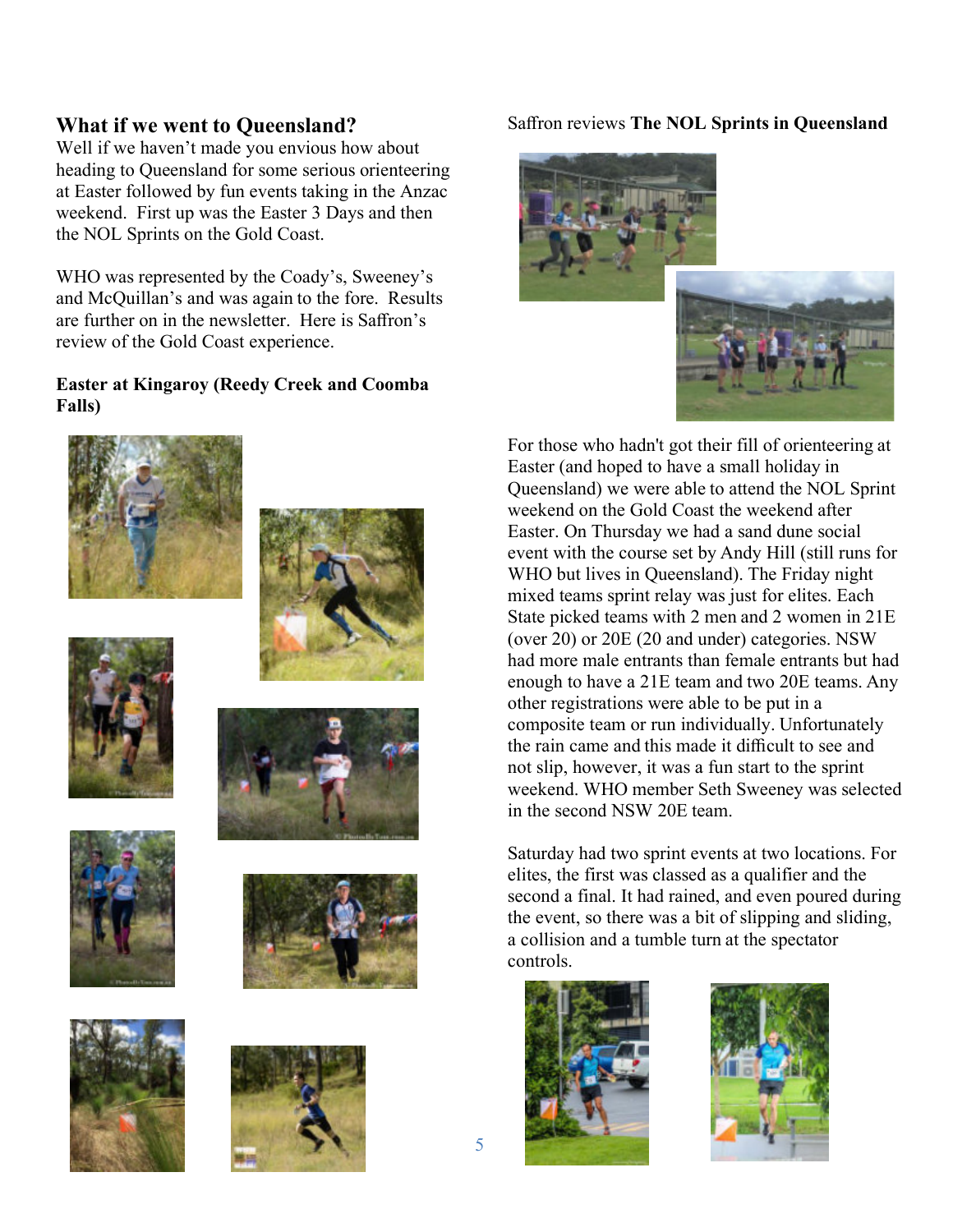Four WHO members ran for NSW in the elite competition (James McQuillan, Andy Hill, Selwyn Sweeney and Seth Sweeney). Unfortunately none of them qualified for the main final. Other WHO members ran in the public sprints and Savanna Sweeney won the Women's Moderate category.

On Sunday there were elite knockout sprints and public competitive knockout sprints plus a morning and afternoon sprint for others at different orienteering levels/distances. With the elite men there were heats and quarter finals at the first location where all others just had heats. Semi-finals and finals were run at the second location, those who were not in semi-finals (i.e. would not have had a chance to run on the afternoon map) ran in a consolation race and the elites in the consolation group also got a consolation final. It was a bit confusing (and I have attempted to explain it below) but a lot of fun with Seth Sweeney running in 20E quarter finals, Paul Sweeney ran in the men's competitive public sprint semi-finals and I actually made it to the women's competitive public sprint final (which picked up my spirits after my poor results at Easter, however I do think I got lucky with the heat and semi-final I landed in). Savanna Sweeney won on both Women's Moderate maps and Shay Sweeney came first on the morning map and second on the afternoon map for Open Easy.

One interesting quirk of the men's elite knockout event was that those who made it to the quarter final actually had choice over which quarter final they would compete in (i.e. they had some choice on who their competitors were and which of the quarter finals in terms of start time they would run in). Second from the heat chose first, then first place chose, then third and finally fourth. Another challenge to give different route choices was that the quarter finals for elite men and the competitive finals were given 20 seconds to select whether they would take a route choice A, B or C on a small section (showing 3 or 4 controls) of the map and that is the map they would pick up at the start. This was my first time and it caused me confusion as although the snippet you saw showed a start triangle and 1,2,3

in fact it was somewhere in the middle of the map and when I first turned over my map I was confused that it was suggesting my first control was East when I thought I would be going West, so it definitely challenged me!

#### **Elite Men and Women**

**Heats** -  $>$  top 4 to quarter final

**Quarter final** -  $>$  top 3 to semi-final and if not in top 3 they ran in the consolation race

**Semi-final**  $-$  top 2 to final

**Final**

|

|

|

|

|

**Consolation semi-final race** - > top person to consolation final

#### **Consolation final**

--------------------------------------

#### **Public Competitive Men and Women**

**Heats**  $\frac{1}{2}$  to semi-final and if not in top 2 they ran in the consolation race

**Semi-final**  $>$  top 2 to final

| **Final**

#### **Consolation race**

------------------------------------------------------ Other categories (Open Hard Medium, Open Hard Short, Men Moderate, Women Moderate, Open Easy and Open Very Easy) ran one sprint at each location.

……………………..Saffron

### **HOT REMINDERS**

**QBIII at Wagga – entries close Friday 20 May**

**METRO #1 is on Sunday May 22**

**WORLD MAZE RACE Saturday May 28 at Rouse Hill PS**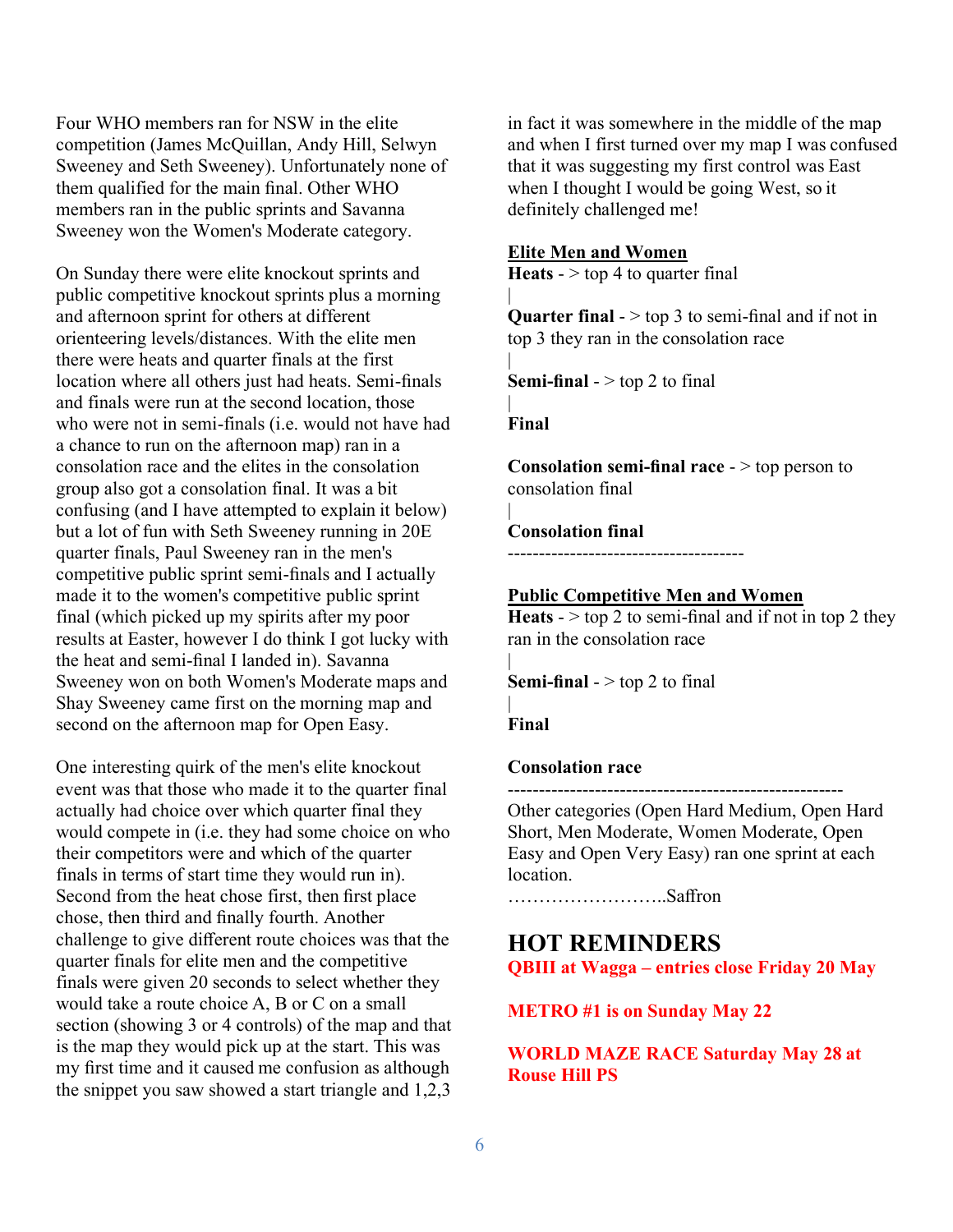# **WHAT'S NEXT?** *THE SYDNEY METRO STARTS THIS SUNDAY AT GRAYS POINT*

### **Event entry and more information is at https://eventor.orienteering.asn.au/Events/Show/ 16693**

There is still time to contact Josh Braidwood, our WHO Club Captain to let him know of your availability and to find out more about Metro's. Come along and try it out.

The Metro League is Sydney's premiere winter orienteering comp. Metro League is unique in that it is a team comp - each club fields teams across six divisions across 6 rounds, and different teams go head-to-head in each round. This year WHO will field teams in each of the Divisions 1 to 6. Division 1 features the hardest/longest courses while Division 6 has moderate courses suitable for beginners and children.

Metro League dates are set for May 22, Jun 26, Jul 31, Aug 7 & 28, and Sep 18. All venues are in the Sydney area, in fact its a great way to see some fantastic little pockets of bushland around Sydney. Its also a great transition into bush orienteering if you have mainly been running Summer Series.

Please contact your Club Captain Josh Braidwood joshuabraidwood@optusnet.com.au to register your interest or if you have any questions about how Metro League works.

There is something for everyone at Metro League. It's also a great way to meet your fellow WHO club members. If you're new to orienteering, there are suitable courses for you - we'd love to have you join us.

See you at Metro League!

# **WHAT EVENTS SHOULD WHO ORGANISE NEXT SUMMER AND**

**WINTER?** *Join us at our next meeting to hear more.*

### **WHAT TO WATCH OUT FOR** *THE AUSTRALIAN ORIENTEERING*

*CHAMPIONSHIPS IN VICTORIA*

during the September/October school holidays. **Event entry and more information to be available soon on Eventor**

# **JUNIOR'S NEWS JULY SQUAD CAMP Port Macquarie July 6-8**

The next junior squad camp will be from July 6-8. The plan is to be based in Port Macquarie ready for the State League that weekend. Wed-Thu is intended for high schoolers, and Fri for primary age juniors aged 8 and above, with parents. Older juniors to assist younger juniors on this day. Details to come.

# **APRIL SQUAD CAMP Armidale, April 9-13**



Around 20 juniors and a dozen parents (including a couple of Coady's) enjoyed the first ONSW junior squad camp for 2022 in Armidale in April. The camp took place immediately after the State League weekend and was an excellent lead-in to the national Easter carnival in Queensland the following weekend. Thanks to junior squad manager Helen O'Callaghan and her coaches, plus all the parents who helped.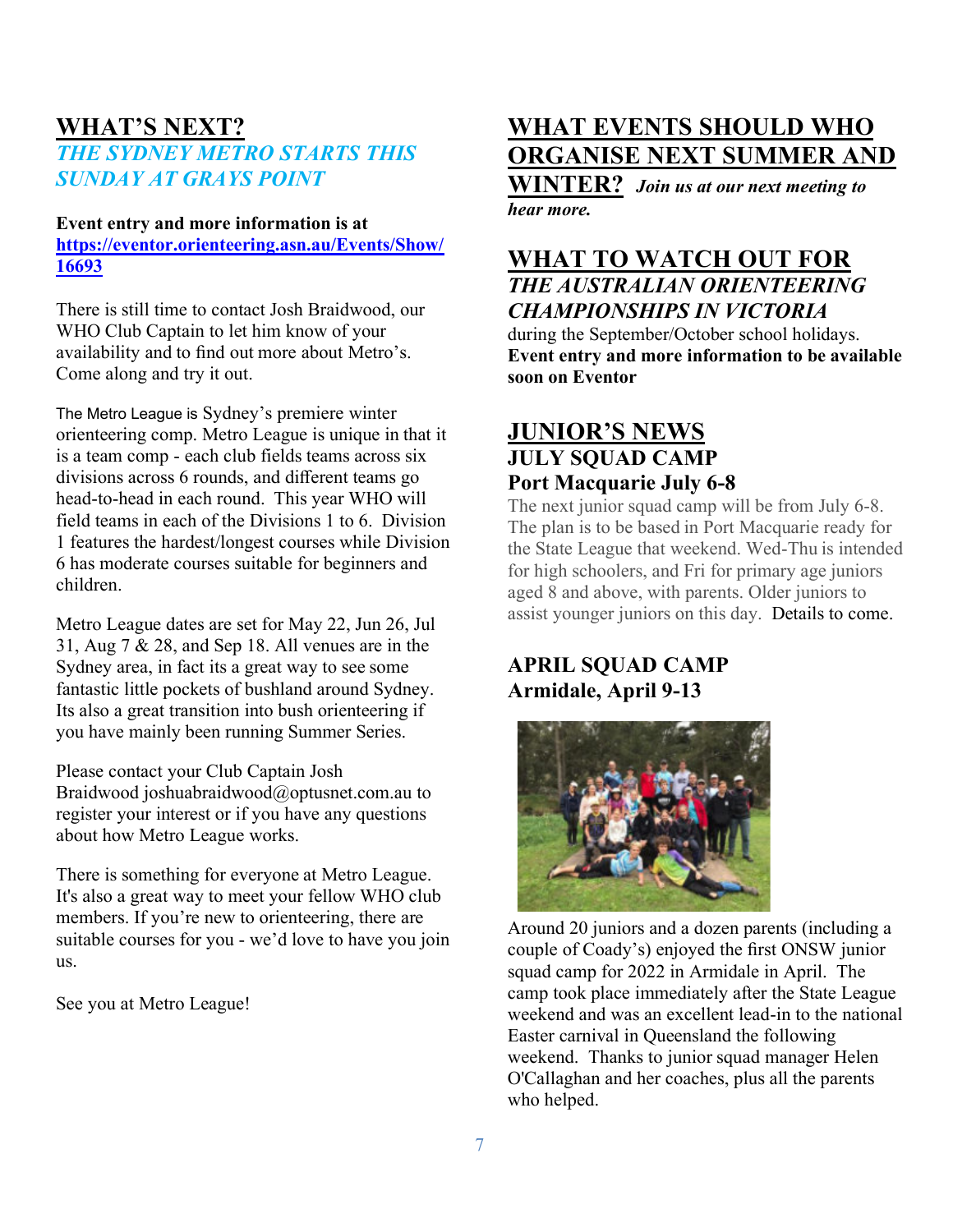### **Learning from recent courses #1**

Easter Day 3 at Coomba Falls - Monday 18Apr2022 James asks "How would you do this leg?"



This was leg 9-10 on my course (M40A). It is 453m, which offers 2 or 3 realistic options. Initially, I saw the obvious, easy route around the outside (yellow) but as I exited the control, I looked up the hill to the North and changed my mind for the straight (red) option. MISTAKE. I navigated OK to the red circled area and then the wheels fell off. I thought I had gone far enough. I couldn't match any of the rocks. Then when I gave up and tried to relocate off the track, I found another unmarked track, which confused the situation even more! I don't think I concentrated enough on the really obvious (in hindsight) gully in that red circle. The gully BEFORE my control. I ended up taking 23:33 for that leg and probably would have done 5 min, if I'd taken the yellow route with the really easy attack point up the gully.

What would you have done?

# **Learning from recent courses #2**

#### **Vivien explains why you should "Never give up!"**

Since I started orienteering, not counting the bit I did at school, I have made mistakes at most events I entered. Most of the time I kept going, thinking that if I make mistakes my opponents might also make the same 20 minutes/30points mistake(s). Most of you are experienced enough to know that I was totally delusional in my thinking, possibly severely dehydrated or both.

Well I am delighted to report that after some 12 years of running, sometimes in circles, my persistence has finally paid off not once but twice.

At the middle-distance event of the Armidale State League it took me 24 minutes to find control #3. that's about 19 minutes more than my most serious competition! However, by the time we left the venue I was the only finisher in my category… a good sign. Checking results online later in the day I discovered that one of the two other runners took 43 minutes on the same third leg and the faster runner had mispunched later on; and had he not mispunched he made a couple of terrible mistakes himself so overall my optimism was not misplaced.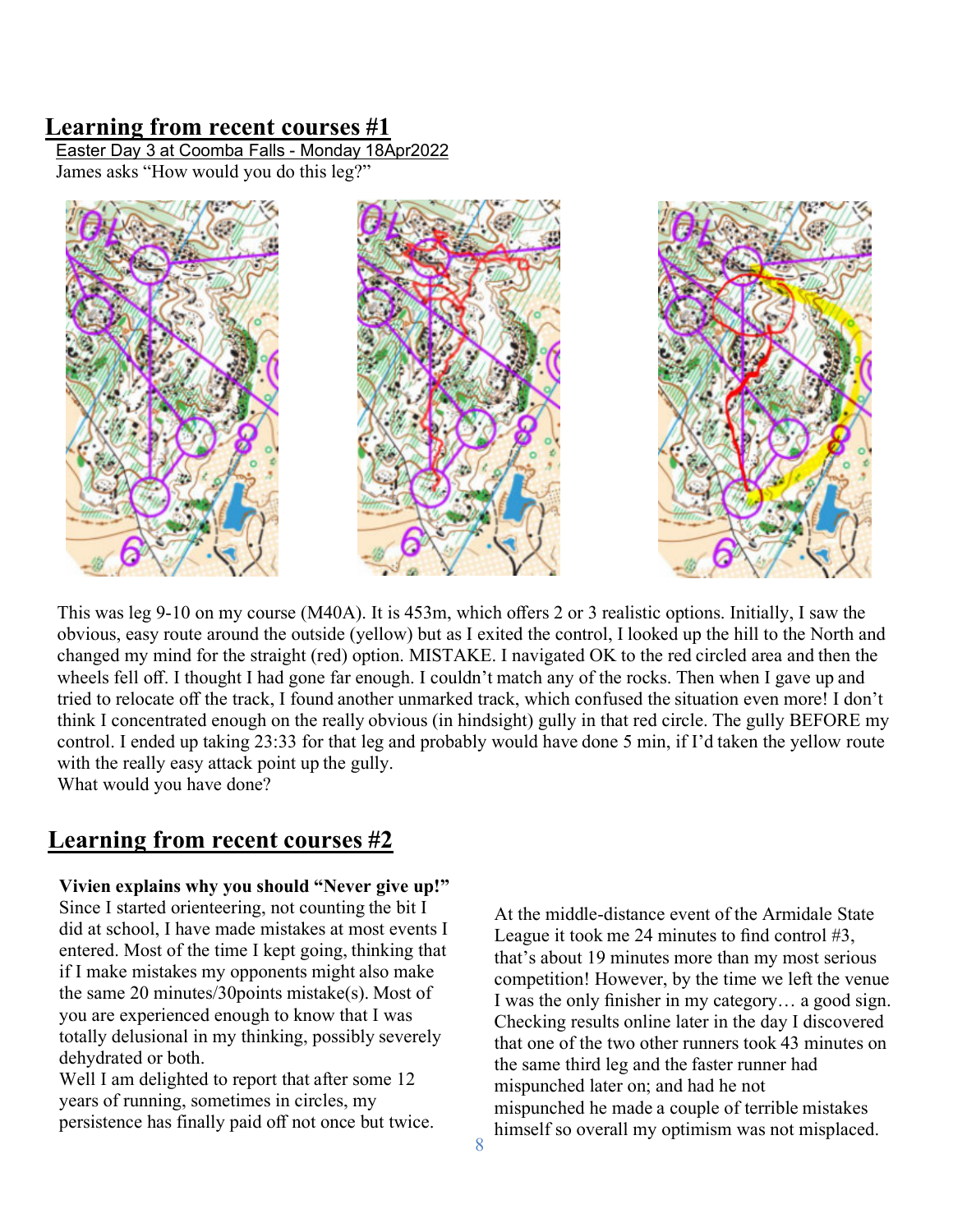It is therefore armed with great confidence that I tackle the long-distance event the following day. Perhaps a bit too much confidence and not enough looking at the map: the line between controls 1 and 2 crossed the line between controls 8 and 9 and with control 9 being on one side of a ridge and 2 being on the other side. The astute reader would probably have guessed by now that I went looking for #9 instead of #2 losing 8 minutes in the process… and not finding 9 which could have been useful later on. Anyone remembers what I wrote in a previous newsletter about being patient and not rushing? Confidence did not abandon me though as I spent a minute chatting with another orienteer near my control 6: strangely enough he knew where he was but was looking for his next control in the wrong direction (and he's been to Limoges in France where I lived for 20 years). Anyway I kept on going with my course, found #9 in the right sequence of controls and rather quickly to finish strongly to take first, 3 minutes ahead of second.

Sure there were only three of us on Saturday and two on Sunday and 12 years is a long time for sheer doggedness to pay off but it only makes the success more pleasurable. Well had I not made that mistake on the long event I would be sole leader of Orienteer of the Year in M45 so still some room for improvement.

……………Vivien

**THANK YOU** To the newsletter item contributors – Georgina Beech. Saffron Sweeney, Belinda Kinneally, Dan Smith, Karen Langan, Vivien de Remy de Courcelles, James McQuillan, Josh Braidwood, Maureen Fitzpatrick, Barry Pearce, ONSW e-bulletins and OA E-news. Photos from Tom de Jong, Karen Langan, Paul Sweeney, James McQuillan, Belinda Kinneally and Dan Smith.

### **Q. Which club had the largest entry at SL5 & 6? A. WHO had 31 at SL5 and 32 at SL6.**

# **WHO CLUB MEETINGS**

If you are keen to know more about our club and find out how you can contribute, join us at one of our upcoming meetings. The next **WHO meeting dates are:**

- **Wednesday 8 June 7.30pm**
- **- Monday 4 July 7.30pm**
- **- Monday 1 August 7.30pm**

All welcome ! The meetings are currently held via zoom, We discuss future WHO events, map making and equipment purchases. It is all very informal. You don't even need to leave home! Watch out for the meeting invitations for details.

Don't hesitate to contact Maureen if you have any questions or feedback.

Maureen Secretary and Public Officer Western and Hills Orienteers Inc. (WHO).

# **SOS NEWS**

**SOS in the Hills is underway. WHO provides two helpers for each SOS event.** .

As per the table below we are still after helpers, esp for the next 2 weeks - let Steve Dunlop know if you can assist on any of the 4 vacant spots. Be quick as these are very desirable! Email Steve at stevedunlop47@gmail.com

| <b>Saturday</b><br>Date | Location        | Early<br>WHO  | Late<br><b>WHO</b> |
|-------------------------|-----------------|---------------|--------------------|
|                         |                 | <b>Helper</b> | <b>Helper</b>      |
| 21 May                  | Castle Hill     |               |                    |
|                         | Heritage Park   |               |                    |
| 28 May                  | Rouse Hill      |               | Covered            |
|                         | Public School + |               |                    |
|                         | maze            |               |                    |
| 4 June                  |                 | Covered       | Covered            |
| 18 June                 |                 | Covered       | Covered            |
| 25 June                 |                 |               | Covered            |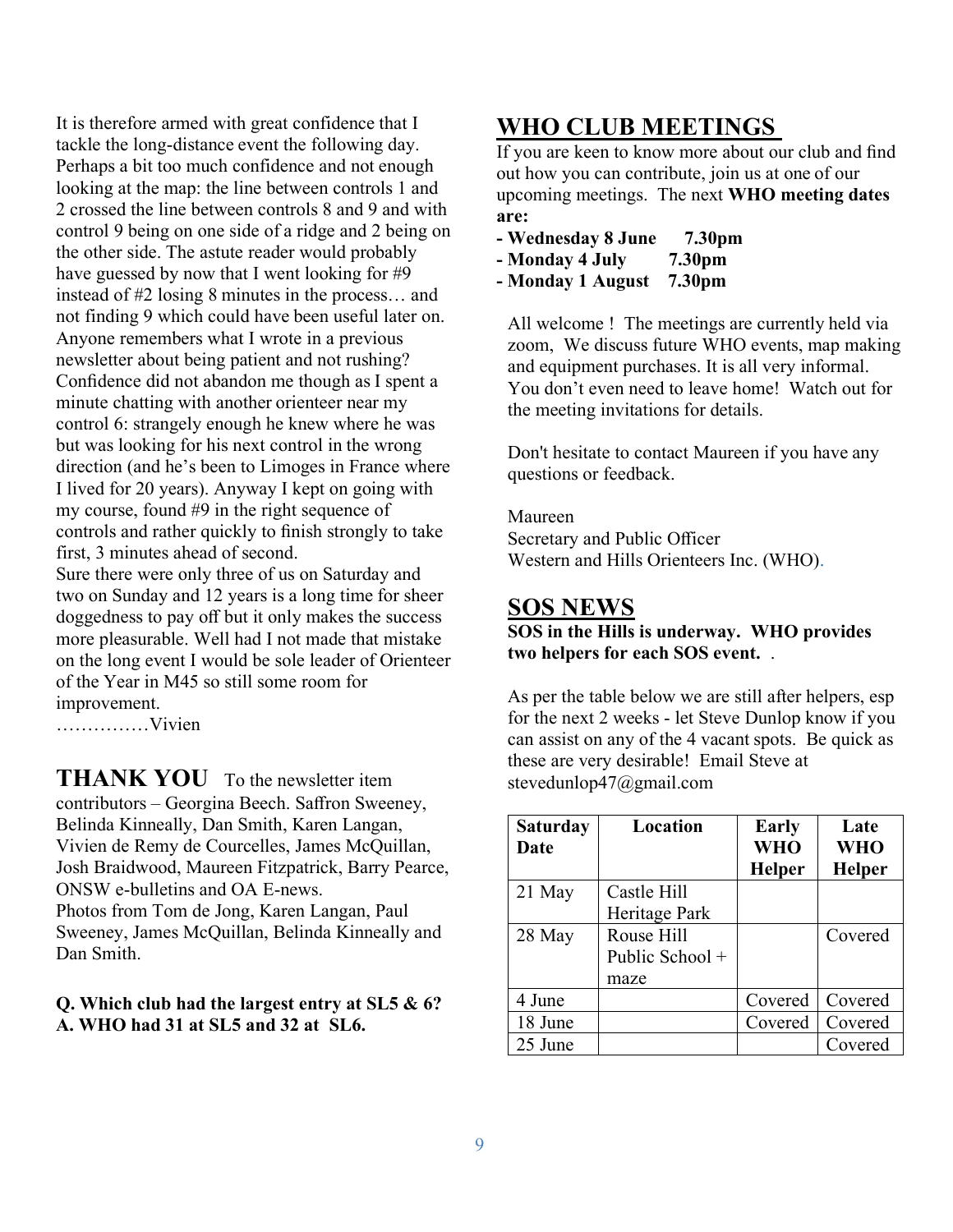# **ONSW EVENTS AND ACTIVITIES**

| <b>DATE</b>  | <b>EVENT</b> | <b>LOCATION</b>             |
|--------------|--------------|-----------------------------|
| Sat 21 May   | <b>SOS</b>   | Castle Hill Heritage Park   |
| Sun 22 May   | Metro $#2$   | <b>Grays Point</b>          |
| Sat 28 May   | SOS          | Rouse Hill PS - World       |
|              |              | Maze Race                   |
| Sun 29 May   | CC-Winter    | <b>Bateau Bay</b>           |
| Sun 29 May   | Forest #2    | Highland Forest Series -    |
|              |              | <b>Penrose State Forest</b> |
| Sat 4 Jun    | <b>SOS</b>   | Baulkham Hills HS           |
| Sun 5 Jun    | <b>NOSH</b>  | Great Nosh Footrace –       |
|              |              | Lindfield to Seaforth       |
| 11 to 13 Jun | <b>QBIII</b> | Wagga area                  |
| Wed 15 Jun   | Moonlight#2  | Kirribilli                  |
| Sat 18 Jun   | <b>SOS</b>   | The Ponds HS                |
| Sun 19 Jun   | Metro #2     | <b>St Ives Showground</b>   |
| Sun 3 Jul    | <b>TT</b>    | WHO Turkey Trot-            |
|              |              | Castle Hill                 |

Changes could occur at short notice. Check Eventor and the ONSW e-bulletins for information.

### **2022 NSW Schools Team**

In mid-June, a squad of up to 20 high school students - junior boys and girls (15 and under), and senior boys and girls – will be selected to compete in the Australian All Schools Championships in individual and relay races.

The squad (known as the Carbines) will travel with a manager and coach to Victoria for a week of competition during the September/October school holidays. The squad will be announced by mid-June on the ONSW website and on Facebook.

### **The final compulsory selection event is the QB III carnival in Wagga on June 11-13.**

### **NSW Winter 2022 Schedule**

The Winter 2022 calendar (latest update 13 May) can be found **here**

# **INAUGURAL PORT MACQUARIE STATE LEAGUE EVENT**

ONSW is delighted to announce **entries are now open** for the long-awaited and much delayed Port Macquarie State League weekend!

These are the first major events for the Hastings Orienteering Group club.

If you entered last year before the COVID postponement, please check that your age class in Eventor is correct for 2022.

There will be a Sprint on Saturday afternoon and a Middle Distance on Sunday morning.

# **NEW ONSW GENERAL MANAGER**

On April 27, **Katherine Crawford** joined ONSW as General Manager. Katherine has worked as an abseiling guide and is a regular rogainer and trail runner. Her career has mainly revolved around the pharmaceutical and medical industries, Welcome Katherine.

### **NEW ONSW BOARD MEMBERS**

At the ONSW AGM on May 2nd, three new Board members were elected. They are: **Rob Bennett** (Goldseekers), **Angus Shedden** (SHOO) and **Sheralee Bailey** (Bennelong Northside).

Sheralee, who was the controller for our Wyangala State League event, steps into the new role of vice-president.

WHO thanks the retiring Board members **Robert Spry, Andrew Power** and **Mary Jane Mahony** for their service.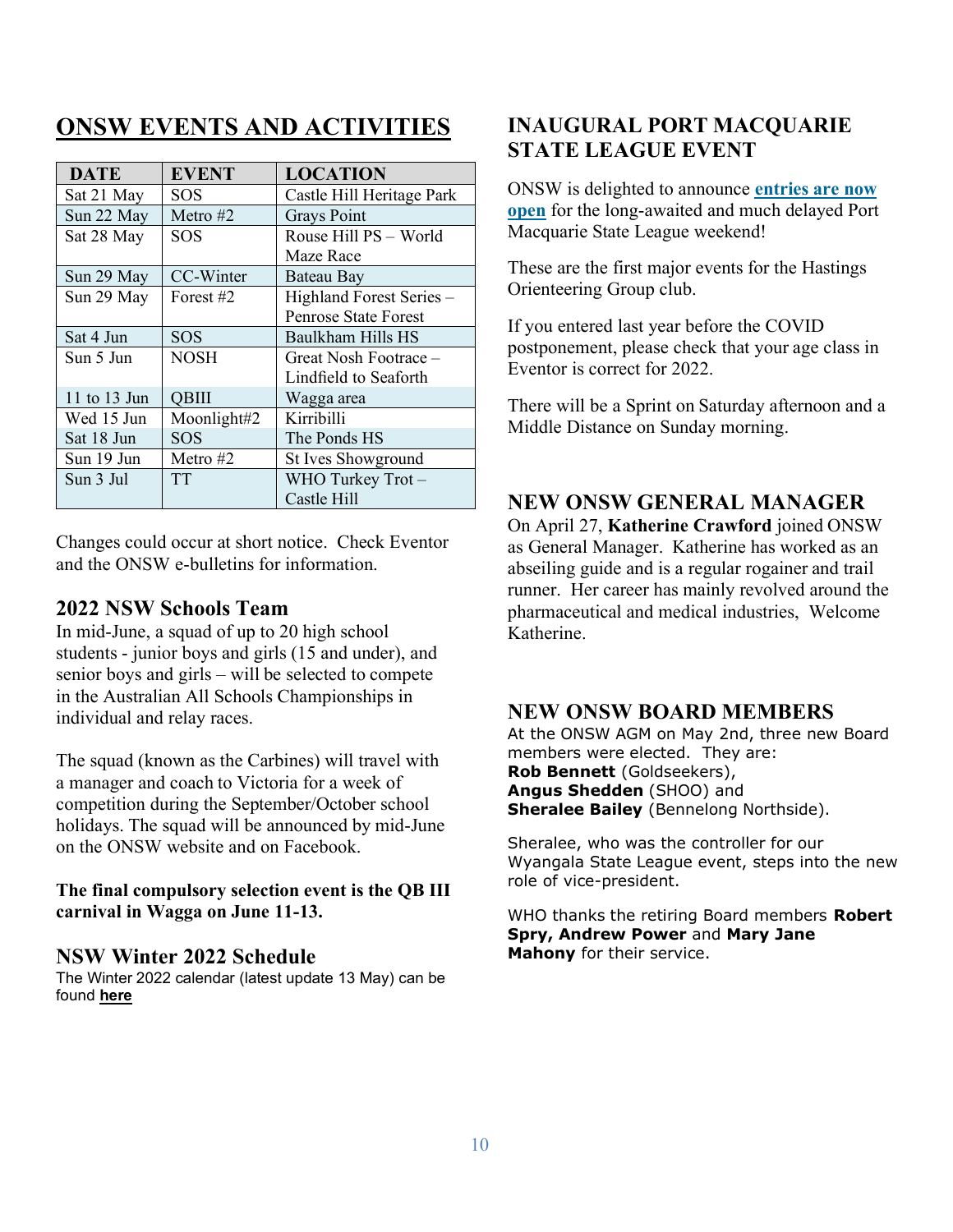# **ROGAINES**

### **EVENTS**

https://nswrogaining.org/coming-events/ **Sun June 19** - 6hr Paddy Pallin at Hilltop **Sat 16 July** - 5/3hr Nightgaine at Bidjigal (The Hash House will be at the West Pennant Hills Community Centre, off Hill Road) **Sat 13 August** - 12/6hr Lake Macquarie at the Watagans **24/25 Sept** - 24/8hr NSW Champs at Bourke

# **Classes Explained**

Teams are of two or more. Rogaines have numerous classes. Class W is women, M is men, F is families, V is Veterans, U is ultra veterans, X is male and female.

# **ACT 8hr and 24 Championships in the Kosciuszko National Park. April 23 / 24.**

### **Belinda Kinneally, Anne Bennett, Jodie Green**

2nd in Women Veterans, 3rd in Women Open, 25th Overall in 22hr 07:09 scoring 1470 points

**Dan Smith, George Kinneally, Hamilton**

**Kinneally** 2nd in Families, 42nd Overall in 23hr 52:57 scoring 340 points

# **Lane Cove Rivergaine IV 3 Apr 22 at North Sydney (6 hours, 140 teams)**

**Georgina Beech and Tim Austin** 3rd Overall and 1st in Class X



**Georgina Beech** (above right) and **Tim Austin** teamed to be third overall. Here's **Georgina's** summary of the day:

*I was initially resigned to the fact that I wouldn't race at all in the Metrogaine, having been too slow to arrange a team. But I got lucky finding myself an entry at the last-minute subbing in for Dave of team 'Dave and Tim', and it was a lucky coincidence that Tim and I turn out to be pretty evenly matched runners.*

*We headed out in an anticlockwise loop, positioning ourselves next to the first of the 100 pointers just before the clock ticked over for the double-pointer hour of power. We got to Waverton station soon after the hour was over, from then, with tired legs it was a bit more of a shuffle than a run, to complete the rest of course.*

*It was great to see so many sights of Sydney that I'd never been to before, the Coal Loader, Wendy Whiteley's Garden and Berry Island, to name a few. I'm looking forward to going back to visit them, hopefully next time at a more leisurely pace. Thanks for organising such a great event, I can't wait til next time!*

**Belinda Kinneally and Dan Smith** 16th Overall, 6th in Class X and 4th in XV

**Graeme Hill and Anne Newman** 18th Overall, 8th in Class X, 6th in XV, 1st in XUV, 1st in XSV

**Kathryn Vaughan and Madonna Cavanagh** 29th Overall, 4th in Class W and 3rd in WV

**Lee and Lachlan Coady** 48th Overall, 3rd in Class F, 21st in M

**Chris Chan, Sunny Liang, and Justin Nam** 74th Overall, 27th in Class M

**Robyn and Steve Dunlop** 91st Overall, 48th in Class X, 31st in XV, 10th in XSV, 4th in XUV

**Emmanuelle Convert, Justine de Remy de Courcelles, Willow Langtry** 106th Overall, 13th in Class N, 18th in W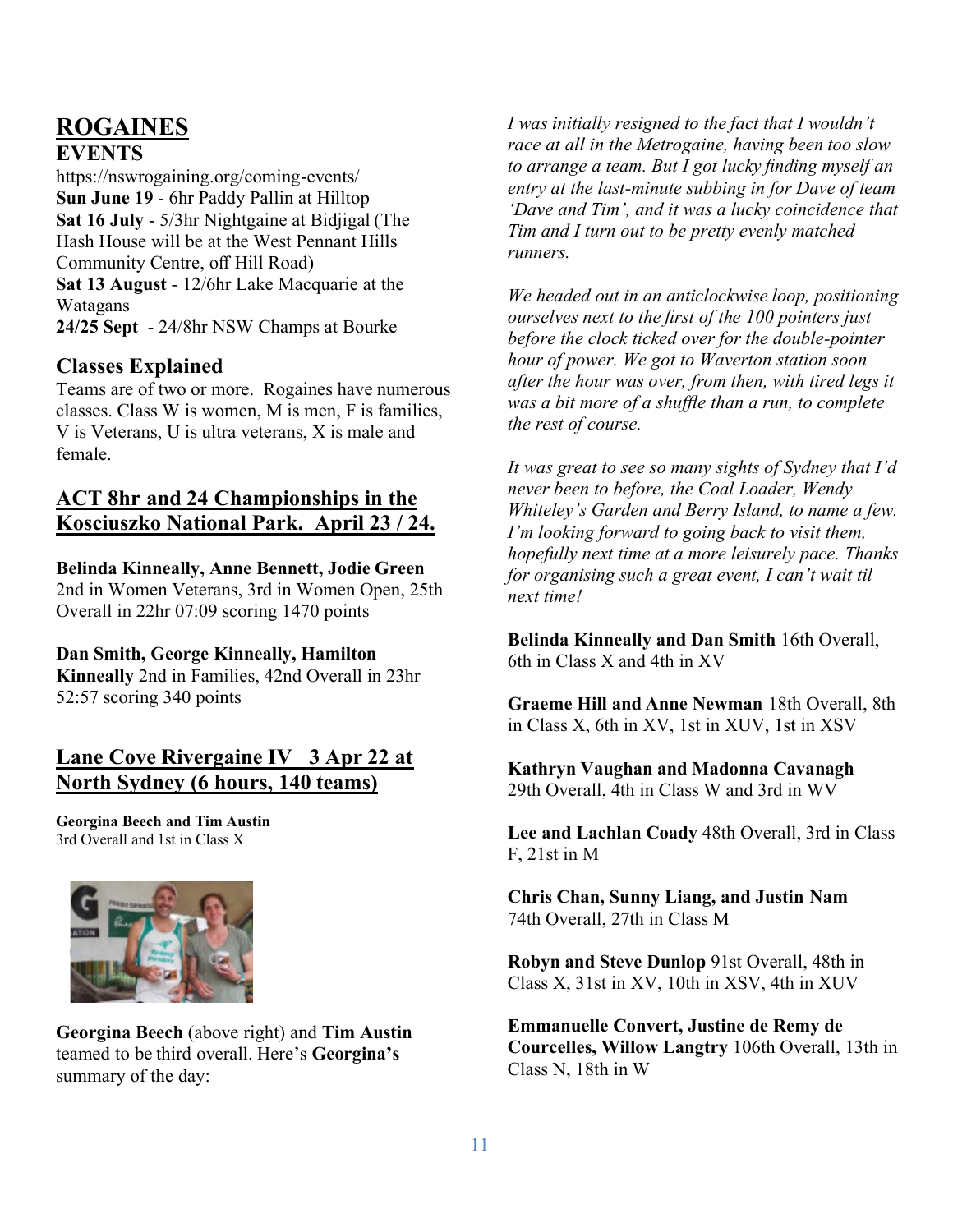# **BEHIND THE SCENES AT THE GOLD COAST SPRINT WEEKEND**



What a weekend it was!

Five events in three days. Almost 350 competitors. Over 1000 maps printed. 86 heats, quarter and semifinals and finals on the last day alone. A mammoth effort of intricate planning and superb coordination by the organization team lead by Brenton Gray and Anna Sheldon. It was a huge carnival with a dedicated and extremely hardworking team and it flowed like clock-work without a hitch (except for the rain!). A huge thank you to all involved. It was a spectacle of what the new-look sprint orienteering format is all about – map choice, heat choice, forking, rivalry, tactics and race strategy. We were treated to some fabulous exhibitions of superfast orienteering and there was never a dull moment.

Friday night was the Night Mixed Relays at Coomera Anglican College. Held in the teeming rain, teams of four runners (two male and two female) fought it out.

Starting early on Saturday morning, the qualifying rounds for the NOL sprints and public races were run on the Benowa Schools map. This was followed up in the afternoon with the World Ranking Event NOL sprint finals and public races at Griffith University Gold Coast campus.

Sunday saw the biggest day of all – the Knockout Sprints at Helensvale SHS (AM) and Upper Coomera State College (PM). Large pools of athletes were whittled down through a series of heats and final to the final exciting final races.

And who could forget the mid-week social event the sand dunes of The Spit. The organisers had a very difficult job after most of the map was underwater three weeks ago Andy Hill and Mark Roberts who visited the constantly changing terrain many times in the last month. It may seem hard to believe but a few weeks ago the road was closed, and the moderate course was waist deep in water. There was also a last-minute negotiation for a sixhour truce with a heap of excavators digging trenches. Consequently, courses were only finalised and maps printed in the last 24 hours once the location of the construction crew was known so to get 50 controls out at the last minute was a Herculean effort by the team. It was a wonderful, casual event with an amazing beach and skyline on what is not a regularly visited part of the Coast.



### **SYDNEY SUMMER SERIES**

Martin Mansfield's Knightsbridge course was voted third equal best course.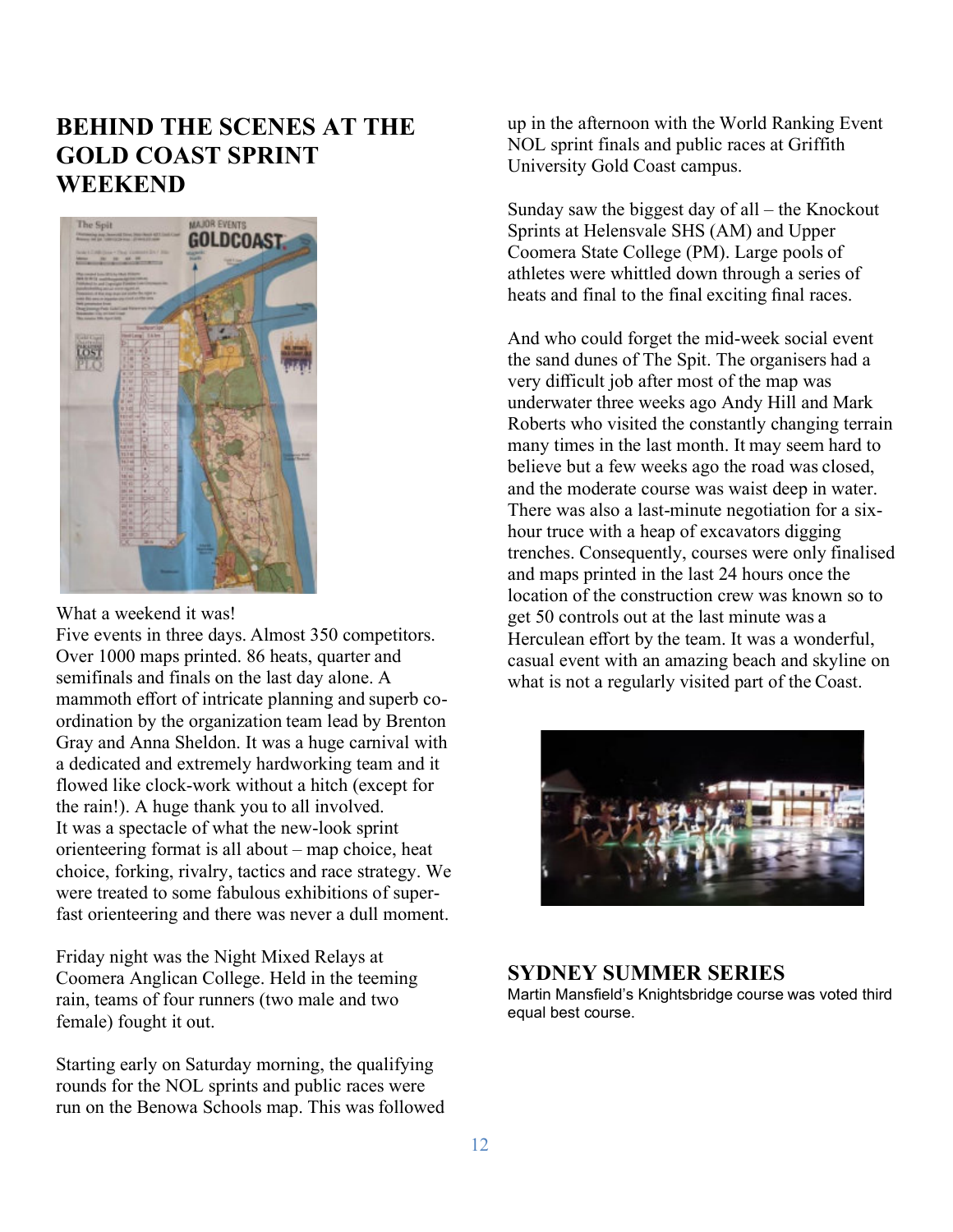# **STATE LEAGUE RESULTS**

The results, splits and Livelox are on the State League page

# **SL# 5 – May 14 at Wyangala**

**WHO Results Saturday May 14 – Middle distance** M/W10N – Elliot McQuillan 1st 23:10 M10A – Aiden McQuillan 1st 24:50 M10A – Levi Coady 3rd 33:41 W12A – Justine de Remy de Courcelles 1st 26:55 M12A – Shay Sweeney 3rd 43:38 W14A – Savanna Sweeney 1st 27:19 M14A – Lachlan Coady 2nd 26:43 M16A – Will Kay 3rd 48:16 M18A – Seth Sweeney 5th 54:28 M20A – Selwyn Sweeney 4th 59:46 WJuniorB – Jacinta Braidwood 1st 76:42 W35AS – Nerise McQuillan 2nd 55:44 W40A – Belinda Kinneally 3rd 58:02 M40A – James McQuillan 1st 50:25 M40A – Lee Coady 2nd 52:05 W45A – Emmanuelle Convert 1st 38:54 M45A – Vivien de Remy de Courcelles 4th 54:57 M45A – Dan Smith 5th 61:32 M45AS – Paul Sweeney 2nd 47:27 W50A – Saffron Sweeney 4th 47:30 M50A – Josh Braidwood 6th 122:46 M55AS – Robert Bradley 3rd 43:11 M60A – Tim Perry 9th 80:09 M70A – Steve Dunlop 9th 70:28 M75A – Barry Pearce mispunched M80A – Ted Mulherin 2nd 27:17 M85A – Barry Hanlon 1st 45:10 Open Very Easy–Hamilton Kinneally 1st 57:17 Open Easy–Hamilton Kinneally 2nd 34:14

# **STATE LEAGUE 6 – May 15 at Roseberg**

**WHO Results Sunday May 15 – Long distance** M10A – Aiden McQuillan 2nd 36:44 M10A – Levi Coady 3rd 41:03 W12A – Justine de Remy de Courcelles 1st 28:21 M12A – Shay Sweeney 1st 24:33 W14A – Savanna Sweeney 2nd 77:59 M14A – Lachlan Coady 2nd 77:30 M16A – Will Kay 4th 63:26 M18A – Seth Sweeney 5th 111:20 M20A – Selwyn Sweeney 5th 168:17 WJuniorB – Jacinta Braidwood mispunched W35AS – Nerise McQuillan 1st 100:10 W40A – Belinda Kinneally 1st 98:56 M40A – Lee Coady 2nd 115:04 M40A – James McQuillan 3rd 144:56 W45A – Emmanuelle Convert 2nd 112:14 M45A – Vivien de Remy de Courcelles 2nd 89:53 M45A – Dan Smith 5th 129:34 M45AS – Paul Sweeney mispunched W50A – Karen Langan 7th 112:15 W50A – Saffron Sweeney 8th 156:28 M50A – Josh Braidwood mispunched M55AS – Robert Bradley 4th 83:22 M60A – Tim Perry mispunched M70A – Steve Dunlop 6th 86:58 M75A – Barry Pearce 5th 166:52 W80A – Janet Morris 1st 135:21 M80A – Ted Mulherin 2nd 54:33 M85A – Barry Hanlon 1st 77:45

# **SL# 3 and 4 – April 9 and 10 at Armidale**

Long grass made for slow times at the Armidale State League weekend that served as a great tune-up for the national Easter carnival in Queensland. The summer's big wet turned countryside that last year was bone dry into tall fields that significantly reduced visibility and speed..

WHO wins included Lachlan Coady (M14A), Will Kay (M16A), Lee Coady (M40A), Emmanuelle Convert (W45A). Vivien de Remy de Courcellles (M45A), Janet Morris (W80A) and Barry Hanlon (M85A).

The results, splits and Livelox are on the **State League page**.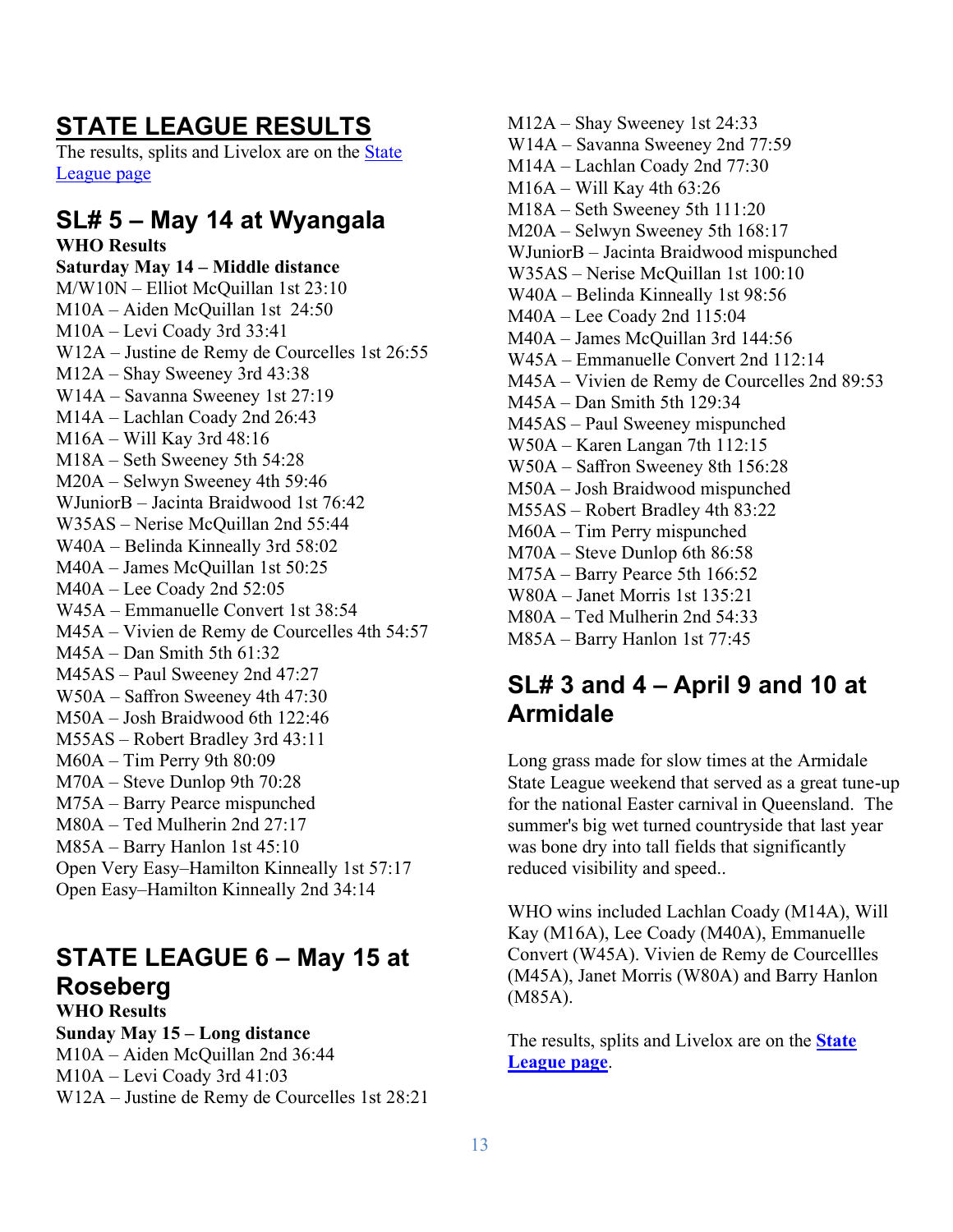# **STATE LEAGUE 3 – April 9**

**WHO Results**

#### **Saturday April 9 – Middle distance**

M10A - Levi Coady 3rd 43:08 W12A- Justine de Remy de Courcelles 2nd 29:34 M14A - Lachlan Coady 1st 34:44 M16A - Will Kay 3rd 61:26 M40A - Lee Coady 1st 81:18 W45A - Emmanuelle Convert 1st 57:35 M45A - Vivien de Remy de Courcellles 1st 67:42 W50A - Karen Langan 6th 94:44 M60A - Tim Perry 11th 92:02 W80A - Janet Morris 1st 106:51 M85A - Barry Hanlon 1st 94:23

# **STATE LEAGUE 4**

**WHO Results Sunday April 10 – Long distance** M/W10N – Archer Hill participated M/W10N – Zachary Hill participated M10A - Levi Coady 2nd 28:46 W12A - Justine de Remy de Courcelles 2nd 43:07 M14A - Lachlan Coady 2nd 64:03 M16A - Will Kay 1st 84:16 M21A - Andrew Hill 4th 123:45 M40A - Lee Coady 2nd 145:16 W45A - Emmanuelle Convert 1st 129;42 M45A - Vivien de Remy de Courcellles 1st 109:31 W50A - Karen Langan 6th 133:59 M60A - Tim Perry mispunched W80A - Janet Morris 1st 142:58 M85A - Barry Hanlon 1st 94:23

# **WHO are doing great stuff in the State League points tables**

**WHO has 12 first places**, two second places and 3 third places after 6 of 15 events. Full list on the right.

# **STATE LEAGUE POINTS SCORE**

You can see the updated OY scores **here**.

#### **WHO Standings after 6 of 15 events**

M10A – Levi Coady 1st with 252 points M10A – Aiden McQuillan 5th with 194 points M12A – Shay Sweeney 3rd with 110 points M14A – Lachlan Coady 1st with 589 points M16A – Will Kay 2nd with 516 points M18A – Seth Sweeney 4th with 62 points M20A – Selwyn Sweeney 7th with 23 points M21A – Andy Hill 8th with 62 points M21A – Vivien de Remy de Courcelles 11th with 31 points M40A – Lee Coady 1st with 472 points M40A – James McQuillan 2nd with 342 points M45A – Vivien de Remy de Courcelles 1st with 450 points M45A – Dan Smith 7th with 101 points M45AS – Paul Sweeney 4th with 101 points M50A – Josh Braidwood 10th= with 15 points M55AS – Robert Bradley 4th with 191 points M60A – Tim Perry 13th with 47 points M70A – Steve Dunlop 5th with 145 points M75A – Ian Miller 9th with 51 points M75A – Barry Pearce 10th with 15 points M80A – Ted Mulherin 4th with 134 points M85A – Barry Hanlon 1st with 591 points MOpenEasy–Hamilton Kinneally 4th with 84 points W12A – Justine de Remy de Courcelles 1st with 600 points W14A – Savanna Sweeney 1st with 200 points W18A – Martine Valais 1st= with 100 points W35AS – Nerise McQuillan 2nd with 257 points W40A – Belinda Kinneally 3rd with 180 points W45A – Emmanuelle Convert 1st with 597 points W45A – Deb Walsham 4th with 100 points W50A – Karen Langan 6th with 114 points W50A – Saffron Sweeney 7th with 61 points W60A – Maureen Fitzpatrick 10th= with 10 points W80A – Janet Morris 1st with 505 points WJuniorB – Jacinta Braidwood 1st= with 105 points WJuniorB – Aurelie Valais 3rd with 5 points WOpenB – Constance Valais 6th with 127 points

WOpenEasy – Aurelie Valais 5th= with 5 points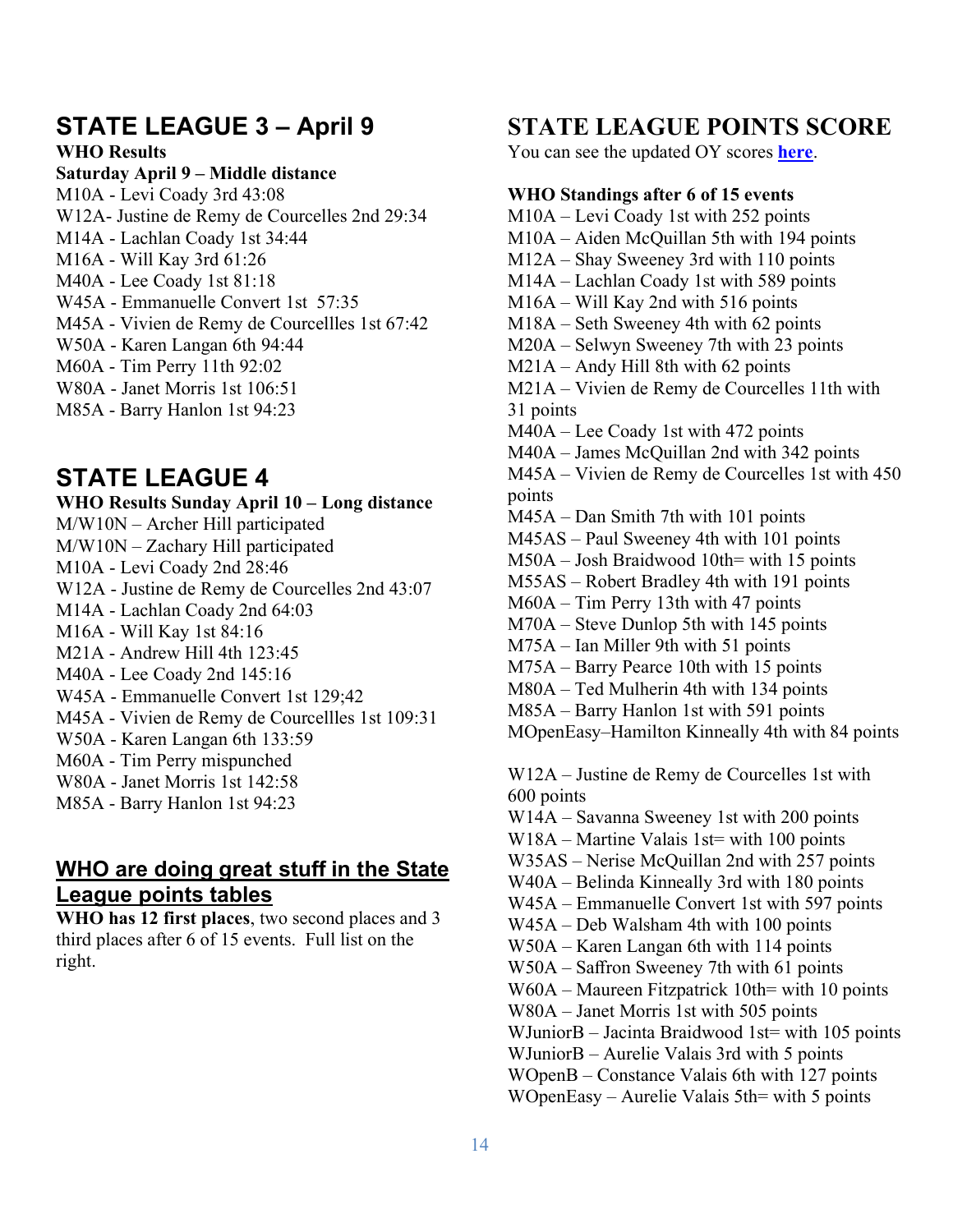# **EASTER RESULTS**

### **Public Bush Sprint**

**OPEN LONG** James McQuillan 21st 24:07 Karen Langan 76th 43:41 **OPEN MEDIUM** Nerise McQuillan 116th 40:50 Barry Hanlon 133rd 50:52 Janet Morris 139th 66:35 **OPEN EASY** Elliott McQuillan 57th 30:05 Aiden McQuillan 60th 33:35

**RACE 1 M20E – NSW Stingers** Selwyn Sweeney 20th 65:54

**MW10N -** Elliott McQuillan 8th 31:34 **MW10N** - Aiden McQuillan 10th 34:47 **M12A -** Shay Sweeney 5th 26:20 **W14A -** Savanna Sweeney 4th 28:57 **M18A -** Seth Sweeney 6th 65:32 **W35AS -** Nerise McQuillan 3rd 63:26 **M40A -** James McQuillan 3rd 73:30 **M45AS -** Paul Sweeney 10th 89:32 **W50A -** Karen Langan 11th 87:46 **W50A -** Saffron Sweeney 14th 128:24 **W80A -** Janet Morris 3rd 56:47 **M85A -** Barry Hanlon 1st 41:08

### **RACE 2**

**M20E – NSW Stingers** Selwyn Sweeney 17th 139:21

**MW10N -** Elliott McQuillan 9th 13:01 **MW10N -**Aiden McQuillan 6th 11:41 **M12A -** Shay Sweeney mispunched **W14A -** Savanna Sweeney 4th 32:10 **M18A -** Seth Sweeney 10th 104:42 **W35AS -** Nerise McQuillan 4th 111:42 **M40A -** James McQuillan 3rd 109:16 **M45AS -** Paul Sweeney 9th 87:15 **W50A -** Karen Langan 12th 89:13 **W50A -**Saffron Sweeney 11th 88:23

**W80A -** Janet Morris 3rd 82:32 **M85A -** Barry Hanlon 1st 54:52

**RACE 3 M20E – NSW Stingers** Selwyn Sweeney 21st 79:49

**MW10N -** Elliott McQuillan 3rd 21:51 **MW10N** - Aiden McQuillan 16th 37:57 **M12A -** Shay Sweeney7th 26:31 **W14A -** Savanna Sweeney 2nd 34:59 **M18A -** Seth Sweeney 8th 70:31 **W35AS -** Nerise McQuillan 4th 79:37 **M40A -** James McQuillan 4th 87:39 **M45AS -** Paul Sweeney 11th 104:56 **W50A -** Karen Langan 14th 86:49 **W50A -** Saffron Sweeney 7th 62:25 **W80A -** Janet Morris 2nd 79:26 **M85A -** Barry Hanlon 1st 63:24

**OVERALL M20E – NSW Stingers** Selwyn Sweeney 17th 285:04

**MW10N -** Elliott McQuillan 6th 66:36 **MW10N -** Aiden McQuillan 8th 84:25 **W14A -** Savanna Sweeney 2nd 96:06 **M18A -** Seth Sweeney 6th 240:45 **W35AS -** Nerise McQuillan 4th 254:45 **M40A -** James McQuillan 3rd 270:25 **M45AS -** Paul Sweeney 11th 281:43 **W50A -** Karen Langan 12th 253:48 **W50A -** Saffron Sweeney 14th 279:12

**W80A -** Janet Morris 2nd 218:45 **M85A -** Barry Hanlon 1st 159:24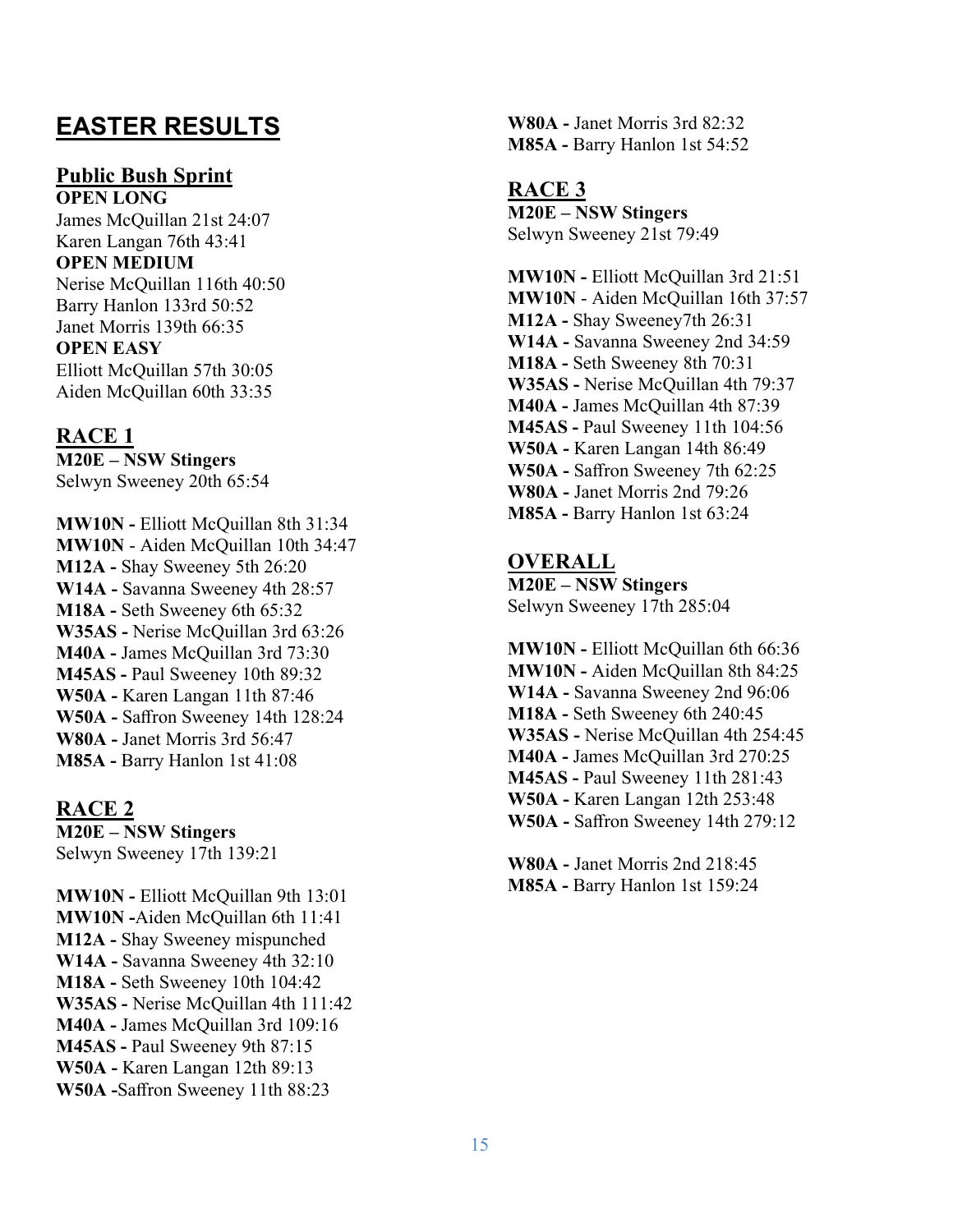# **GOLD COAST RESULTS**

#### **Thursday April 21 - The Spit Sand Dunes HARD LONG**

James McQuillan 19th 30:01 Selwyn Sweeney 21st 30:59 Saffron Sweeney 46th 55:07 Karen Langan 49th 61:14

# **HARD MEDIUM**

Seth Sweeney 2nd 26:05

# **HARD SHORT**

Paul Sweeney 10th 39:29

**MODERATE** Savanna Sweeney 5th 26:50

**EASY** Shay Sweeney 2nd 11:35

### **VERY EASY**

Aiden McQuillan 2nd 7:06 Elliott McQuillan 6th 9:29

# **Friday April 22 - Night Mixed Relay**

Held in the teeming rain, teams of four runners (two male and two female).

### **JUNOR ELITE Team 16 (4 members) – 6th** Seth Sweeney 17:13

### **Friday April 22 – Night Individual MEN**

Andy Hill 4th 15:27 Selwyn Sweeney 6th 17:31 James McQuillan 8th 18:34

# **Saturday April 23 - NOL Sprint Qualifier and Public Sprint**

Qualifying rounds for the NOL sprints and public races were held early Saturday morning with the World Ranking Event NOL sprint finals and public races in the afternoon.

### **MEN ELITE HEAT B**

Andy Hill 17th 14:21 James McQuillan 19th 14:30 Selwyn Sweeney 26th 15:38 Seth Sweeney 27th 16:16

# **MEN PUBLIC COMPETITIVE**

Paul Sweeney 34th 19:58

#### **WOMEN PUBLIC COMPETITIVE** Saffron Sweeney 20th 16:14

**HARD MEDIUM (MEN + WOMEN)** Karen Langan 17th 18:10

**EASY OPEN** Shay Sweeney 2nd 12:43

# **Saturday April 23 - NOL Sprint Final and Public Sprint**

**MEN ELITE B FINAL** Andy Hill 9th 15:41 Selwyn Sweeney 22nd 18:12 Seth Sweeney 23rd 18:16 James McQuillan 28th 19:20

### **MEN PUBLIC COMPETITIVE**

Paul Sweeney 31st 16:19

### **WOMEN PUBLIC COMPETITIVE** Saffron Sweeney 21st 23:14

**HARD MEDIUM (MEN + WOMEN)** Nerise McQuillan 11th 20:33

**WOMEN MODERATE** Savanna Sweeney 1st 12:07

### **OPEN EASY** Shay Sweeney 5th 19:54

**OPEN VERY EASY** Elliott McQuillan 7th 13:35 Aiden McQuillan 8th 14:19